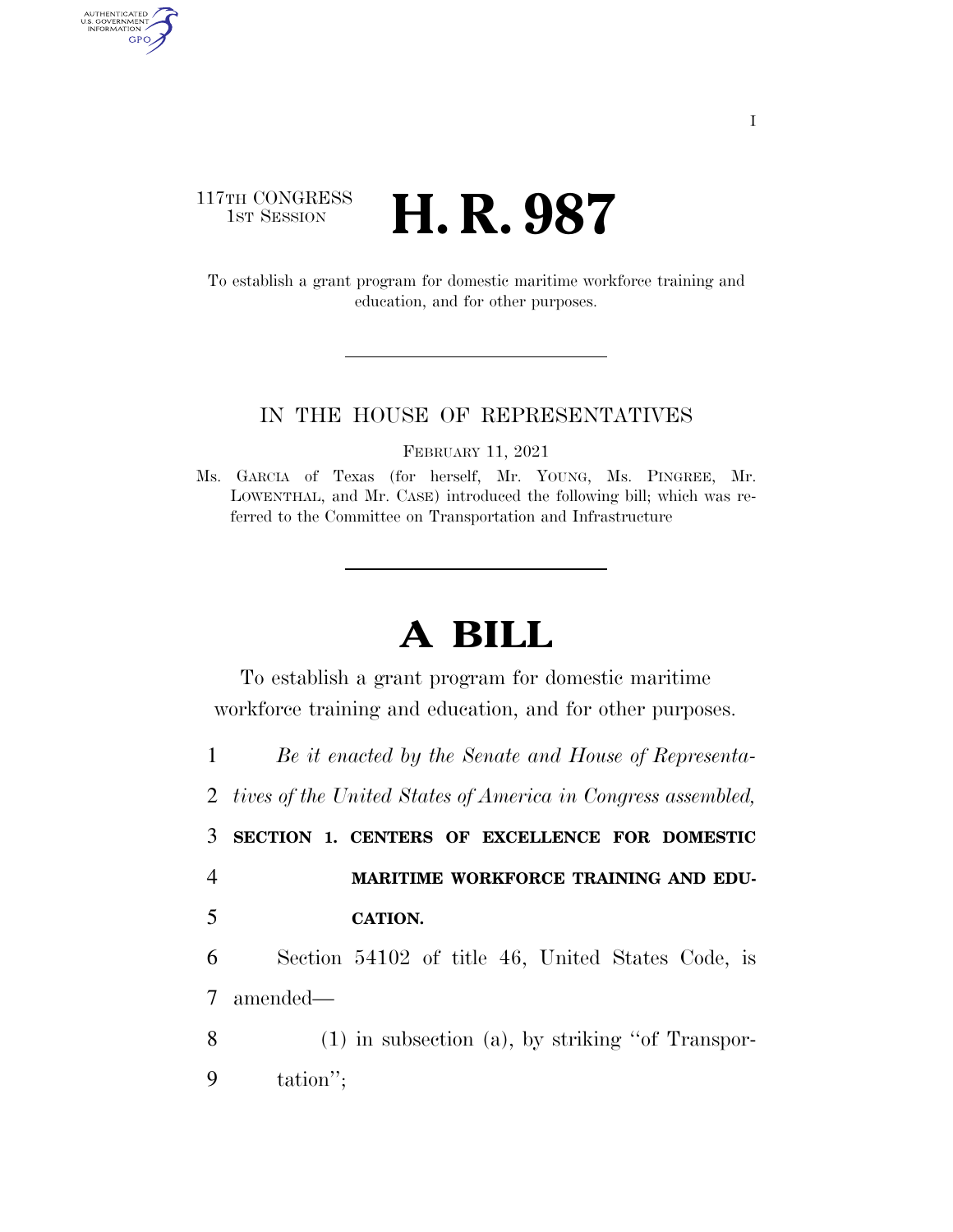| $\mathbf{1}$   | $(2)$ in subsection (b), in the subsection heading,         |
|----------------|-------------------------------------------------------------|
| $\overline{2}$ | by striking "ASSISTANCE" and inserting "COOPERA-            |
| 3              | TIVE AGREEMENTS";                                           |
| $\overline{4}$ | $(3)$ by redesignating subsection $(e)$ as sub-             |
| 5              | section $(d)$ ;                                             |
| 6              | $(4)$ in subsection $(d)$ , as redesignated by para-        |
| 7              | $graph (2)$ , by adding at the end the following:           |
| 8              | "(3) SECRETARY.—The term 'Secretary' means                  |
| 9              | the Secretary of Transportation."; and                      |
| 10             | $(5)$ by inserting after subsection (b) the fol-            |
| 11             | lowing:                                                     |
| 12             | "(c) GRANT PROGRAM.—                                        |
| 13             | $``(1)$ DEFINITION OF ELIGIBLE INSTITUTION.—                |
| 14             | In this subsection, the term 'eligible institution'         |
| 15             | means an institution of higher education (as defined        |
| 16             | in section 102 of the Higher Education Act of 1965          |
| 17             | $(20 \text{ U.S.C. } 1002)$ that offers a 2-year program of |
| 18             | study, a 1-year program of training, or is a postsec-       |
| 19             | ondary vocational institution.                              |
| 20             | $``(2)$ GRANT AUTHORIZATION.—                               |
| 21             | "(A) IN GENERAL.—Not later than 1 year                      |
| 22             | after the date of enactment of the Maritime Ad-             |
| 23             | ministration Authorization and Improvement                  |
| 24             | Act, the Secretary may award maritime career                |

training grants to eligible institutions for the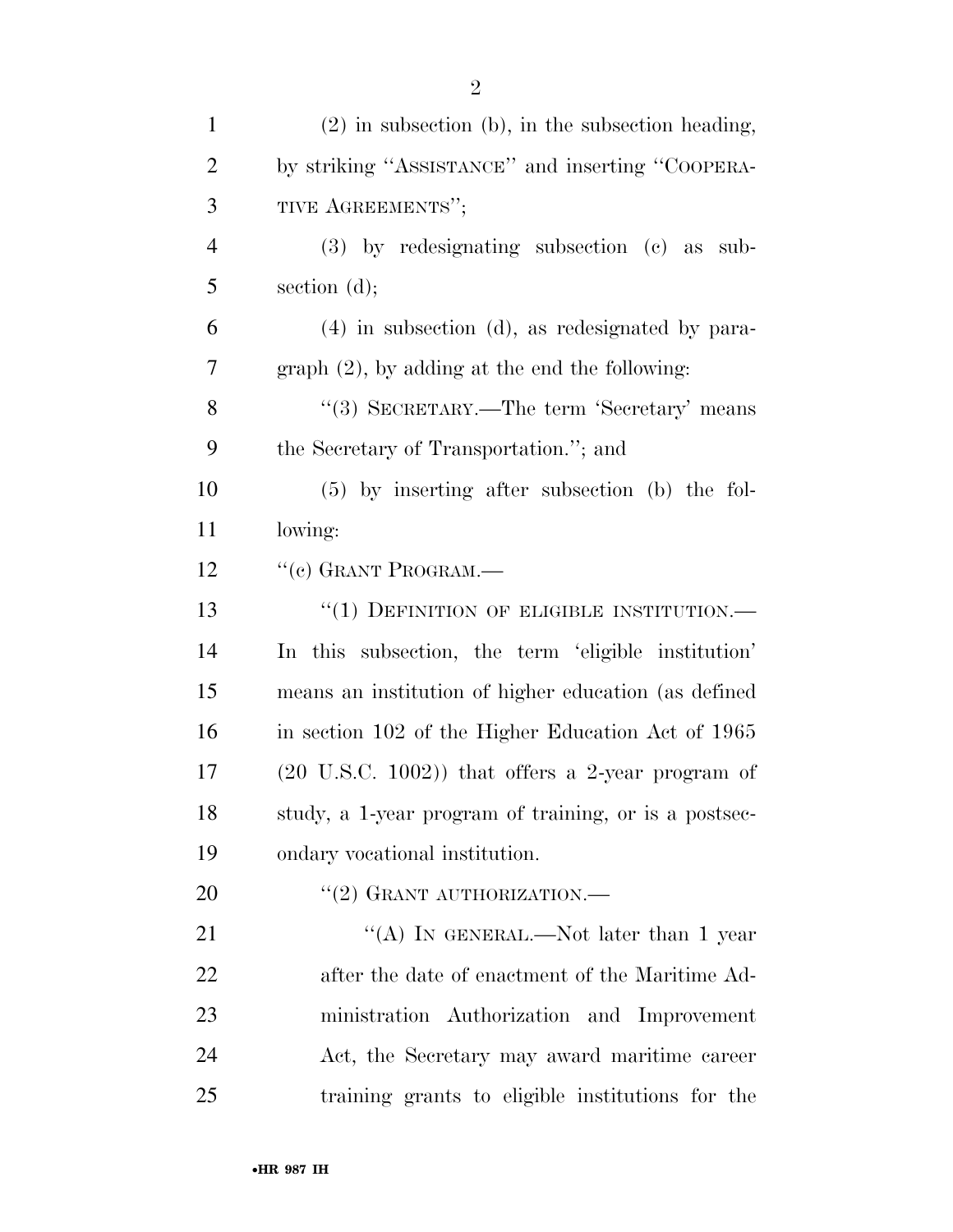| $\mathbf{1}$   | purpose of developing, offering, or improving    |
|----------------|--------------------------------------------------|
| $\overline{2}$ | educational or career training programs for      |
| 3              | American workers related to the maritime work-   |
| $\overline{4}$ | force.                                           |
| 5              | "(B) GUIDELINES.—Not later than 1 year           |
| 6              | after the date of enactment of the Maritime Ad-  |
| 7              | ministration Authorization and Improvement       |
| 8              | Act, the Secretary shall—                        |
| 9              | "(i) promulgate guidelines for the               |
| 10             | submission of grant proposals under this         |
| 11             | subsection; and                                  |
| 12             | "(ii) publish and maintain such guide-           |
| 13             | lines on the website of the Department of        |
| 14             | Transportation.                                  |
| 15             | "(3) LIMITATIONS.—The Secretary may not          |
| 16             | award a grant under this subsection in an amount |
| 17             | that is more than $$20,000,000$ .                |
| 18             | $``(4)$ REQUIRED INFORMATION.—                   |
| 19             | "(A) IN GENERAL.—An eligible institution         |
| 20             | that desires to receive a grant under this sub-  |
| 21             | section shall submit to the Secretary a grant    |
| 22             | proposal that includes a detailed description    |
| 23             | $of$ —                                           |
| 24             | "(i) the specific project for which the          |
| 25             | grant proposal is submitted, including the       |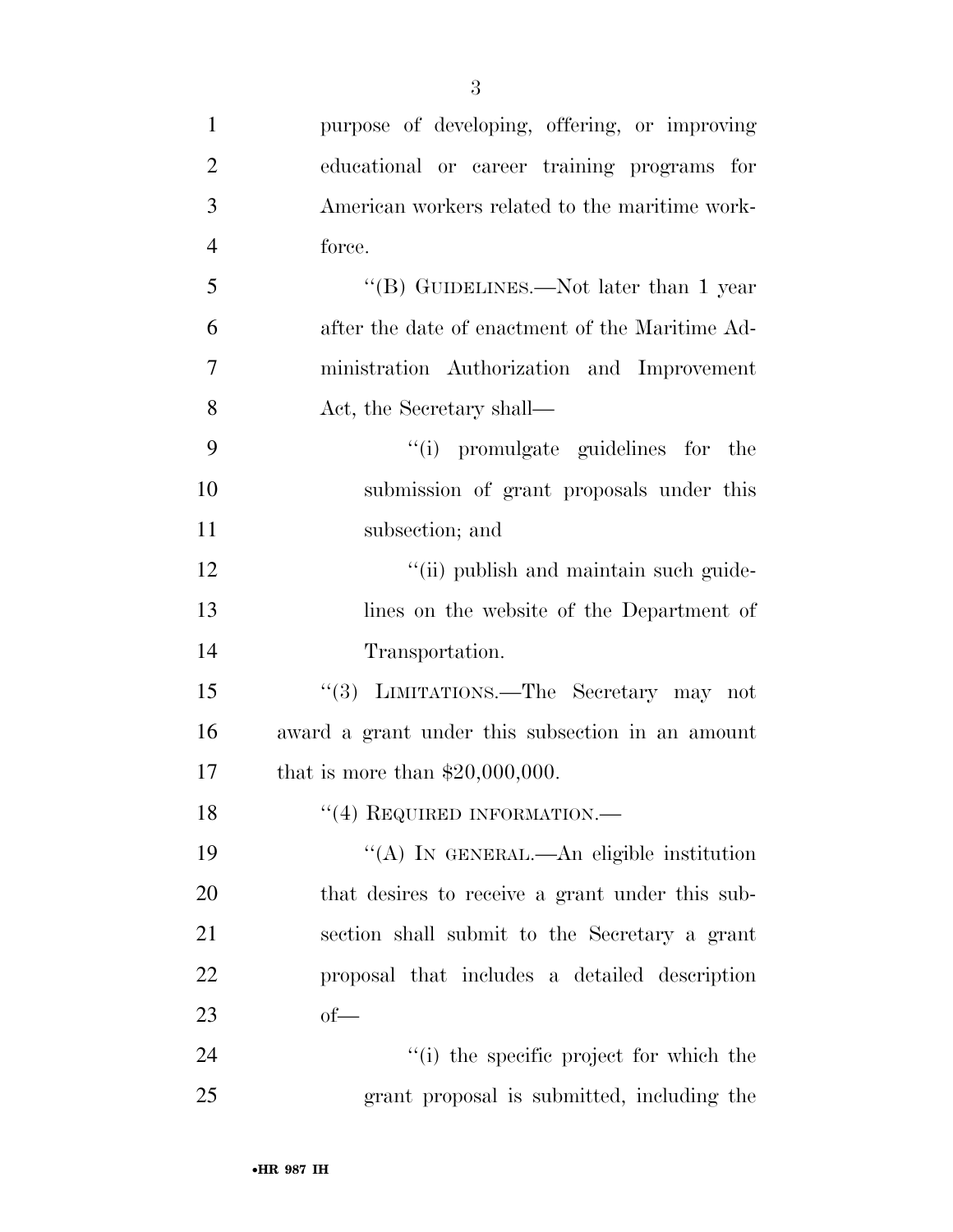| $\mathbf{1}$   | manner in which the grant will be used to        |
|----------------|--------------------------------------------------|
| $\overline{2}$ | develop, offer, or improve an educational        |
| 3              | or career training program that is suited        |
| $\overline{4}$ | to maritime industry workers;                    |
| 5              | "(ii) the extent to which the project            |
| 6              | for which the grant proposal is submitted        |
| 7              | will meet the educational or career training     |
| 8              | needs of maritime workers in the commu-          |
| 9              | nity served by the eligible institution;         |
| 10             | "(iii) the extent to which the project           |
| 11             | for which the grant proposal is submitted        |
| 12             | fits within any overall strategic plan devel-    |
| 13             | oped by an eligible community; and               |
| 14             | "(iv) any previous experience of the             |
| 15             | eligible institution in providing maritime       |
| 16             | educational or career training programs.         |
| 17             | "(B) COMMUNITY OUTREACH REQUIRED.—               |
| 18             | In order to be considered by the Secretary, a    |
| 19             | grant proposal submitted by an eligible institu- |
| 20             | tion under this subsection shall—                |
| 21             | "(i) demonstrate that the eligible in-           |
| 22             | stitution-                                       |
| 23             | $\lq\lq$ reached out to employers to             |
| 24             | identify—                                        |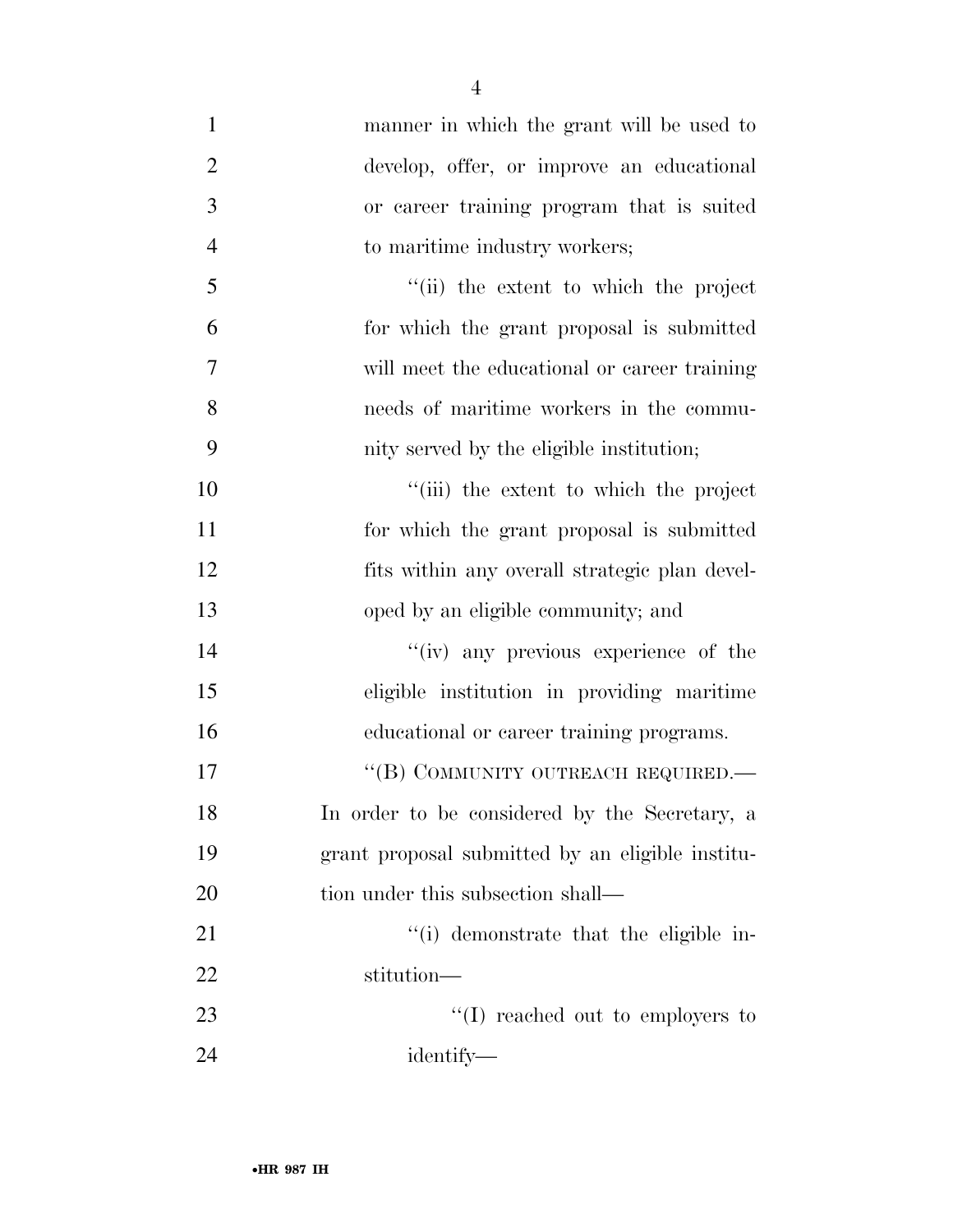| $\mathbf{1}$   | "(aa) any shortcomings in                |
|----------------|------------------------------------------|
| $\overline{2}$ | existing maritime educational            |
| 3              | and career training opportunities        |
| $\overline{4}$ | available to workers in the com-         |
| 5              | munity; and                              |
| 6              | "(bb) any future employ-                 |
| 7              | ment opportunities within the            |
| 8              | community and the educational            |
| 9              | and career training skills re-           |
| 10             | quired for workers to meet the           |
| 11             | future maritime employment de-           |
| 12             | mand; and                                |
| 13             | $\lq\lq$ (II) reached out to other simi- |
| 14             | larly situated institutions in an effort |
| 15             | to benefit from any best practices that  |
| 16             | may be shared with respect to pro-       |
| 17             | viding maritime educational or career    |
| 18             | training programs to workers eligible    |
| 19             | for training; and                        |
| 20             | "(ii) include a detailed description     |
| 21             | $of$ —                                   |
| 22             | $\lq\lq$ (I) the extent and outcome of   |
| 23             | the outreach conducted under clause      |
| 24             | (i);                                     |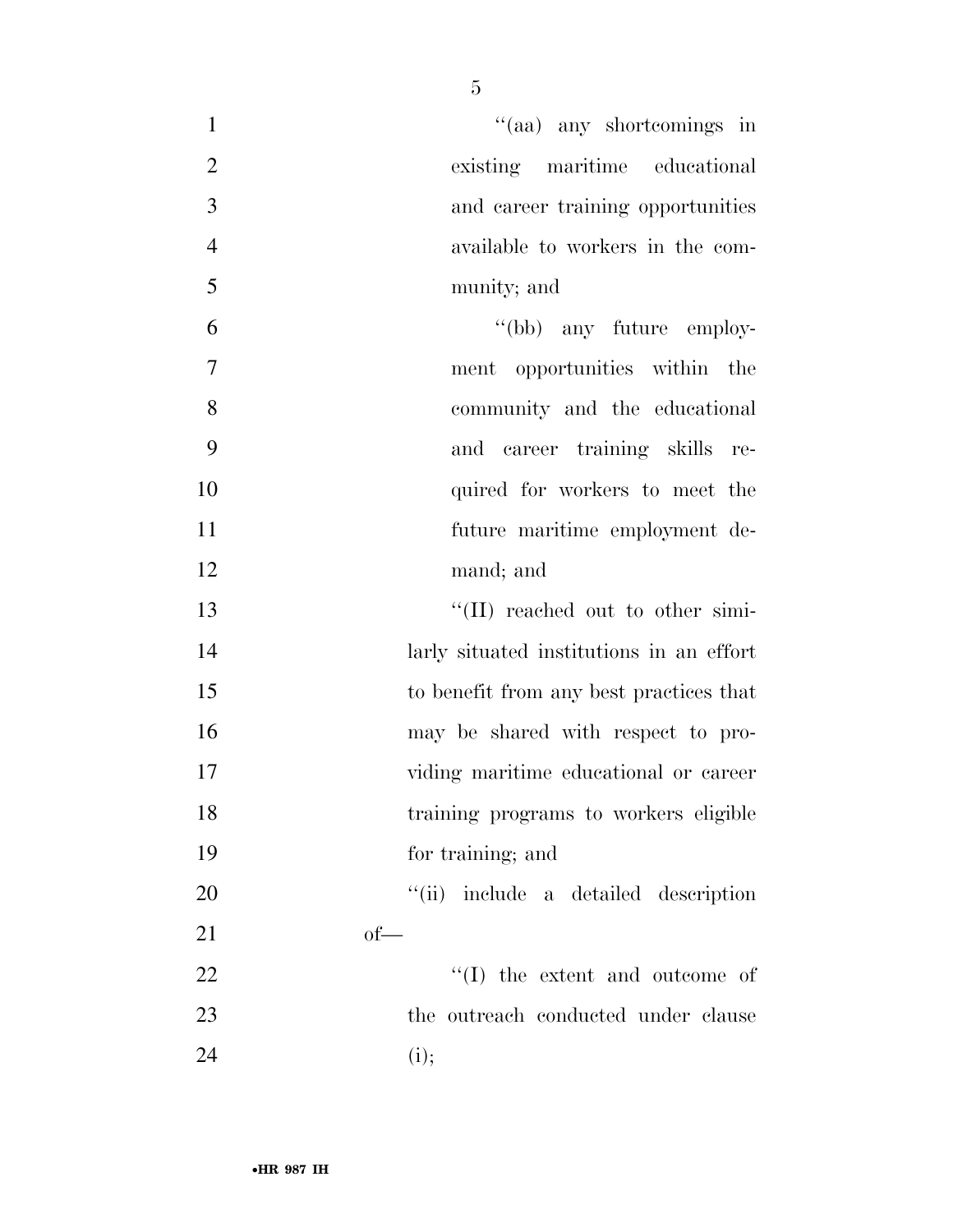| $\mathbf{1}$   | $\lq\lq$ (II) the extent to which the          |
|----------------|------------------------------------------------|
| $\overline{2}$ | project for which the grant proposal is        |
| $\overline{3}$ | submitted will contribute to meeting           |
| $\overline{4}$ | any shortcomings identified under              |
| 5              | clause $(i)(I)(aa)$ or any maritime edu-       |
| 6              | cational or career training needs iden-        |
| 7              | tified under clause $(i)(I)(bb)$ ; and         |
| 8              | "(III) the extent to which em-                 |
| 9              | ployers, including small- and medium-          |
| 10             | sized firms within the community,              |
| 11             | have demonstrated a commitment to              |
| 12             | employing workers who would benefit            |
| 13             | from the project for which the grant           |
| 14             | proposal is submitted.                         |
| 15             | $``(5)$ CRITERIA FOR AWARD OF GRANTS.—         |
| 16             | "(A) IN GENERAL.—Subject to the appro-         |
| 17             | priation of funds, the Secretary shall award a |
| 18             | grant under this subsection based on—          |
| 19             | "(i) a determination of the merits of          |
| 20             | the grant proposal submitted by the eligi-     |
| 21             | ble institution to develop, offer, or improve  |
| 22             | maritime educational or career training        |
| 23             | programs to be made available to workers;      |
| 24             | "(ii) an evaluation of the likely em-          |
| 25             | ployment opportunities available to workers    |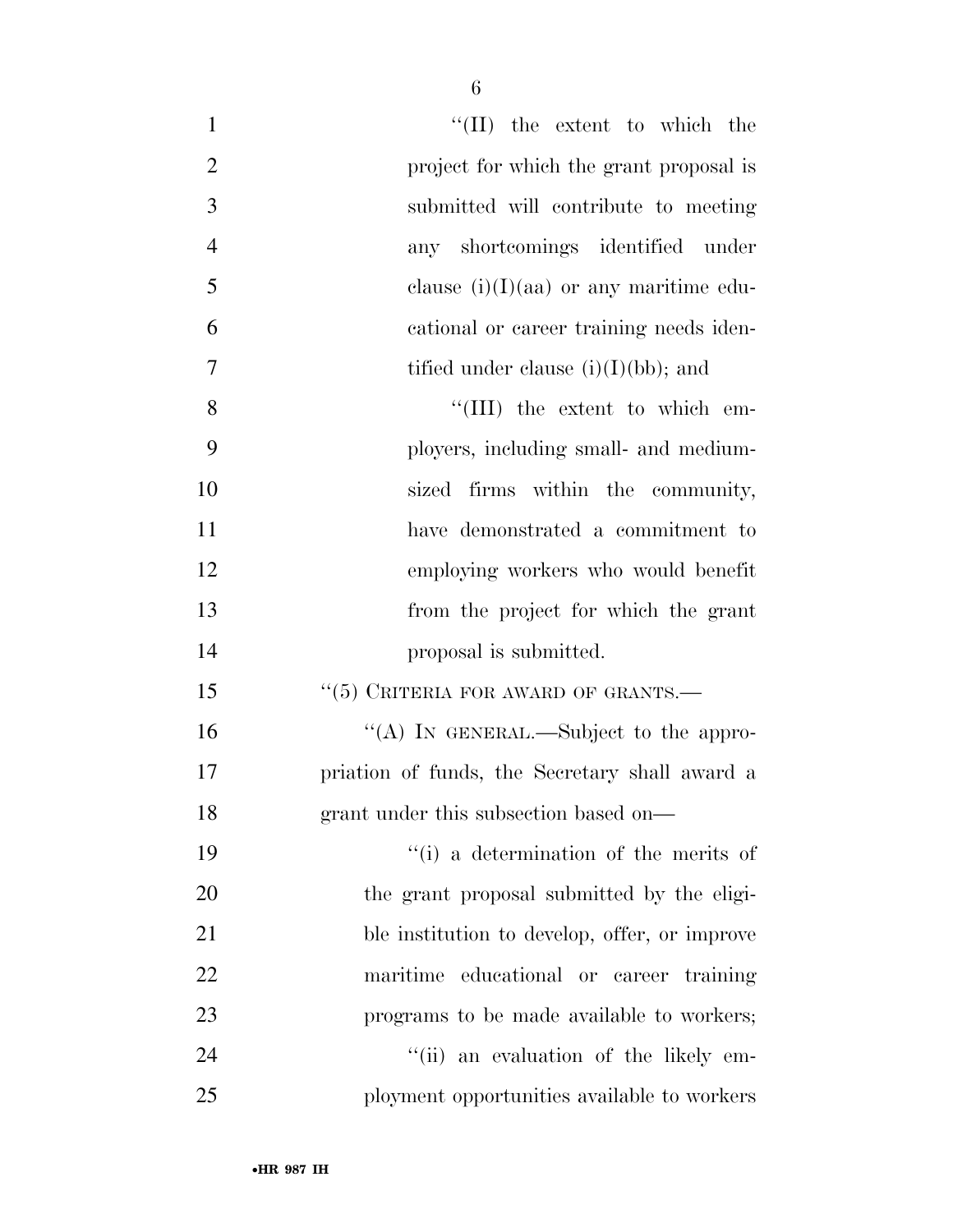who complete a maritime educational or career training program that the eligible institution proposes to develop, offer, or improve; 5 "(iii) an evaluation of prior demand for training programs by workers in the community served by the eligible institu- tion, as well as the availability and capac- ity of existing maritime training programs to meet future demand for training pro- grams; and 12 ''(iv) any prior designation of an insti- tution as a Center of Excellence for Do- mestic Maritime Workforce Training and Education. 16 "(B) MATCHING REQUIREMENTS.—A grant awarded under this subsection may not be used to satisfy any private matching require- ment under any other provision of law. 20 "(6) PUBLIC REPORT.—Not later than Decem- ber 15 in each of the calendar years 2021 through 2023, the Secretary shall make available on a pub-23 lically available website a report and provide a brief- ing to the Committee on Commerce, Science, and Transportation of the Senate and the Committee on